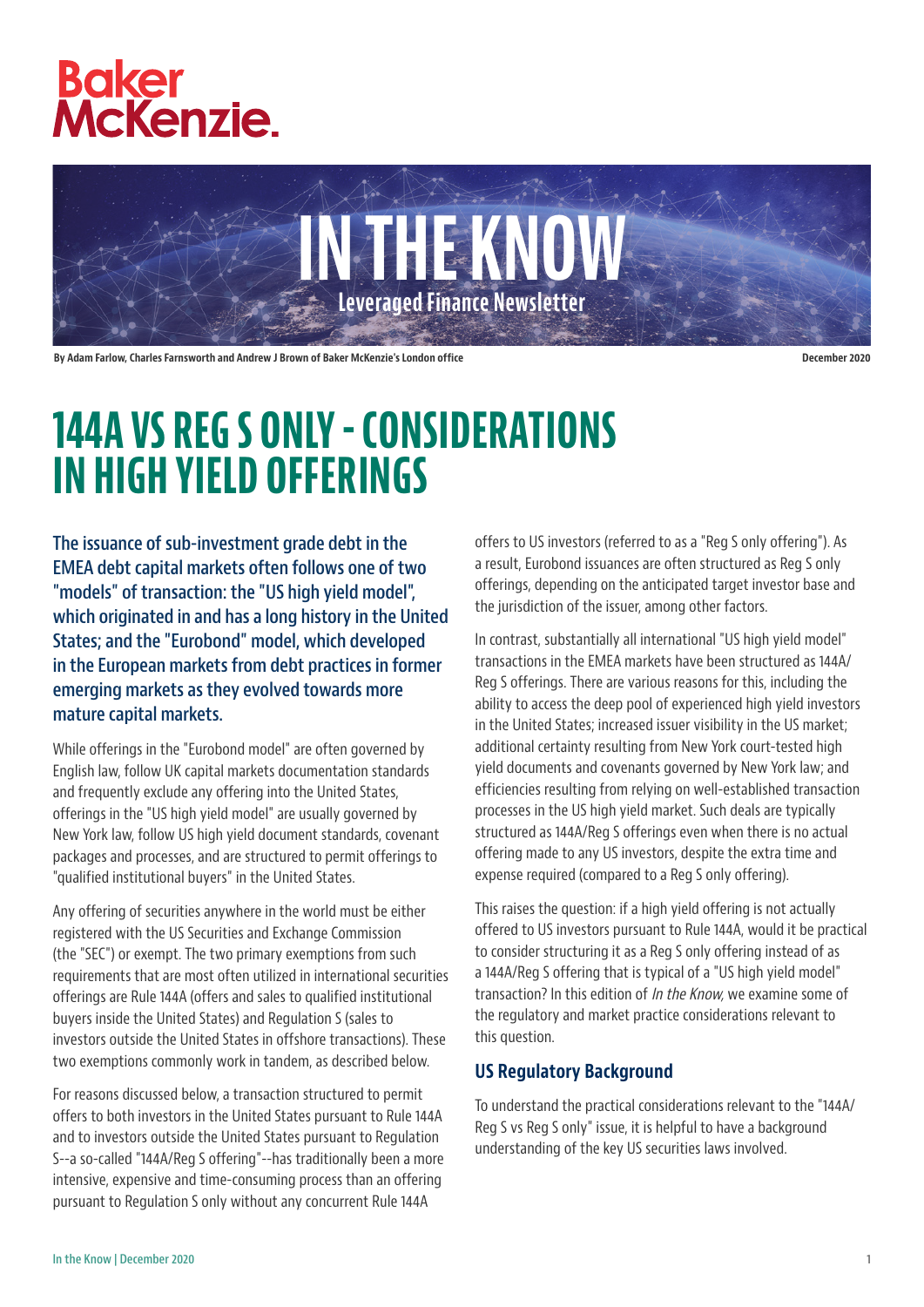#### EXEMPTIONS FROM SEC REGISTRATION

Under the US Securities Act of 1933, as amended (the "Securities Act"), an offer or sale of securities in the US must be registered with the SEC, unless an exemption from the registration requirements is available. Two such exemptions are those in Rule 144A and Regulation S under the Securities Act. Rule 144A provides an exemption for offers and sales to large "qualified institutional buyers" in the United States, while Regulation S exempts the offer and sale of securities to investors outside of the United States, both subject to compliance with certain other applicable eligibility requirements.

#### US SECURITIES LAW LIABILITIES

Although compliance with Rule 144A may exempt an offering to US investors from the registration requirements of the Securities Act, it does not exempt that offering from the antifraud provisions of the US federal securities laws. Accordingly, an issuer and the underwriters in a 144A/Reg S offering may be subject to securities law liabilities in the United States if the prospectus or other offering document contains "any untrue statement of a material fact or to omit to state a material fact necessary in order to make the statements made, in the light of the circumstances under which they were made, not misleading" (the so-called "10b-5 standard", named after a key US securities

antifraud rule). A due diligence defense to this liability is available to the underwriters of the offering (although not the issuer).

In order to mitigate these potential liabilities, a 144A/Reg S offering will usually involve the following workstreams:

- Disclosure: Preparation of an offering memorandum containing robust disclosure substantially equivalent to what would be required in an SECregistered offering--even though Rule 144A does not itself impose any such requirement. This is intended to ensure that, in accordance with the "10b-5 standard", no "material fact" is omitted from the disclosure for liability purposes. Consequently, the process of preparing an offering memorandum in a 144A/Reg S offering has traditionally been more time-consuming than a Reg S only offering.
- Due diligence: Because the underwriters in a 144A/Reg S offering have a potential due diligence defense to US securities liabilities, a detailed US-style due diligence process is undertaken by the underwriters and the outside counsels on the transaction, generally to a more in-depth degree than would necessarily be required on a Reg S only offering.
- Comfort package: To support their due diligence defense, the underwriters in a 144A/Reg S offering will also typically



require the delivery to them of "10b-5 disclosure letters" from outside US counsel, and US-style "SAS 72" comfort letters from the issuer's auditors, intended to provide the underwriters with "comfort" as to the adequacy of the disclosure. As a result, the scope of the underwriters' comfort package is generally broader than what would be required in a Reg S only offering.

The additional work required in connection with these workstreams will require the engagement of US securities lawyers and will typically result in more time and cost than in a Reg S only offering.

#### Market Practice Considerations

Given the comparatively greater time and cost requirements in a 144A/Reg S offering as described above, high yield offering participants may sometimes evaluate the possibility of structuring the offering as a "Eurobond model" Reg S only offering. However, also relevant to any such evaluation are considerations of high yield market practice and the expectations of offering participants-particularly the investment banks acting as underwriters and investors.

#### **DISCLOSURE**

The robust level of disclosure required for a 144A/Reg S offering may pose unique challenges for certain types of issuers. For example, a public company listed in EMEA may not want to alter the form of its existing public disclosure.

Although international high yield offerings which are not offered to US investors are not necessarily subject to the same obligation to strictly comply with the "10b-5 standard" of disclosure as would be the case in a full 144A/Reg S offering, market practice in EMEA nevertheless tends to lean heavily towards the more robust 144A-style disclosure.

This is due in part to investor expectations but also potential reputational risk for the underwriters and issuer group. Because the process and practices of 144A/Reg S offerings are deeply embedded in the high yield market, international high yield